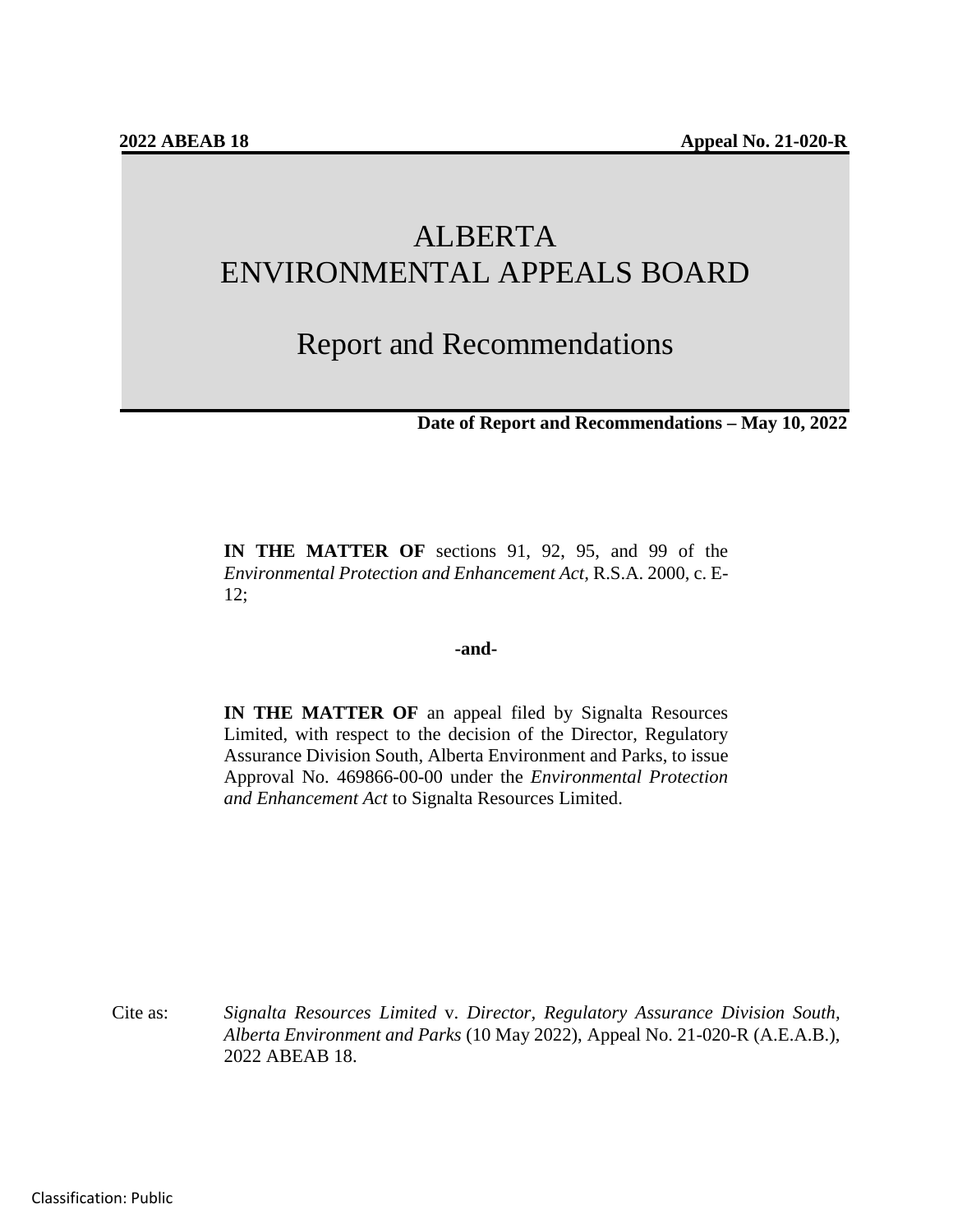**BEFORE:** Meg Barker, Acting Chair and Board Member.

**PARTIES:**

**Appellant:** Signalta Resources Limited, represented by Mr. Alan Ross and Mr. Curtis Fawcett, Borden Ladner Gervais LLP. **Director**: Darren Bourget, Director, Regulatory Assurance Division South, Alberta Environment and Parks, represented by Erika Gerlock, Environmental Law Section, Alberta Justice and Solicitor General.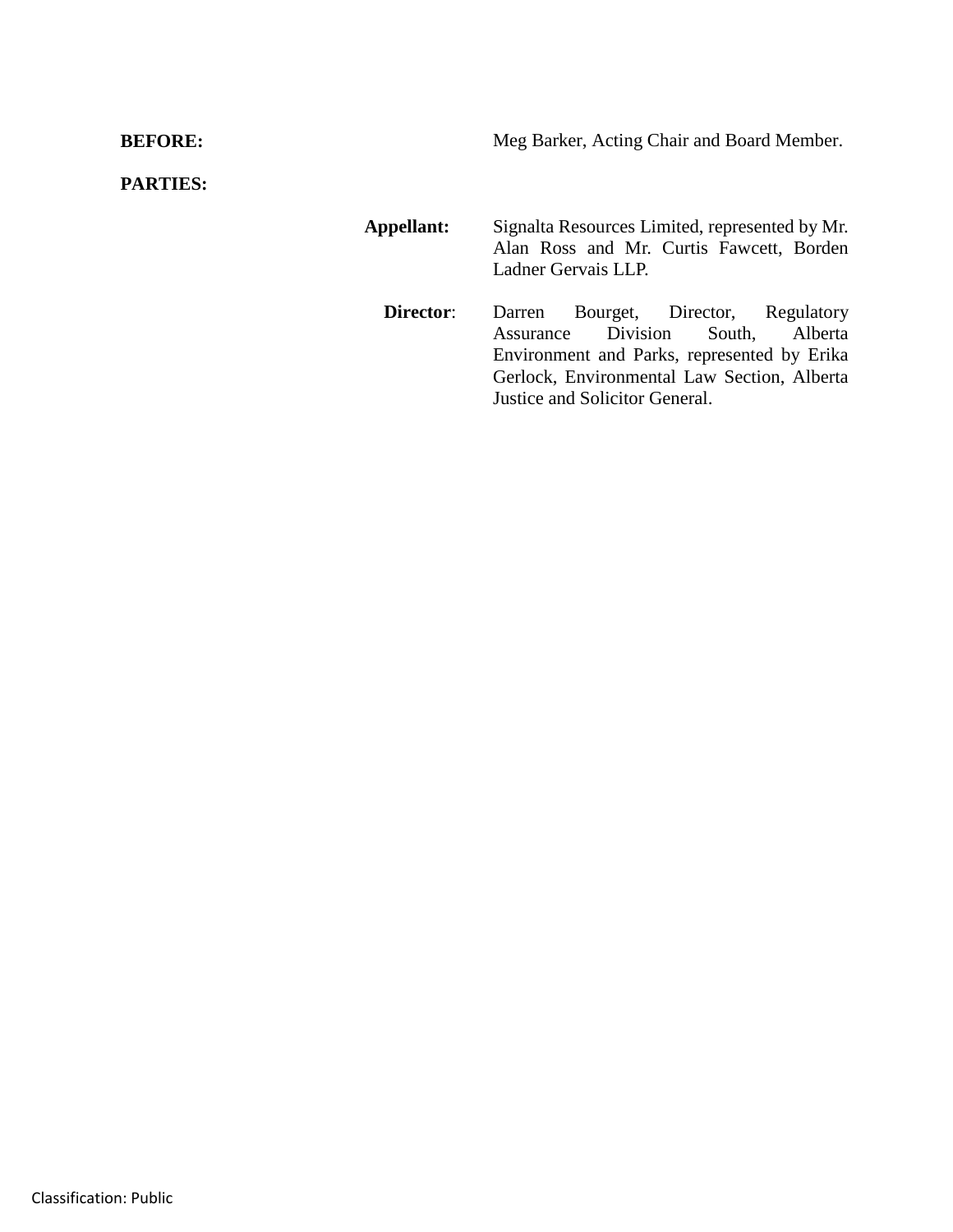#### **EXECUTIVE SUMMARY**

Signalta Resources Limited applied to Alberta Environment and Parks (AEP), for an Approval under the *Environmental Protection and Enhancement Act* to construct and operate a natural gas fired peaking power generation plant located north of High River, Alberta. Peaking plants have different operational requirements than baseload power generation facilities and are designed to address elevated and emergency power needs by the grid.

Signalta filed a Notice of Appeal with the Environmental Appeals Board (the Board), appealing conditions related to run time limits for the reciprocating engine units, stack sampling requirements, and conditions related to the nitrogen oxides emissions reduction plan.

AEP and Signalta reached an agreement and requested the Board provide a Report and Recommendations to the Minister of Environment and Parks reflecting their agreement. The Board accepted the agreement and recommended the Minister vary the Approval in accordance with the agreement.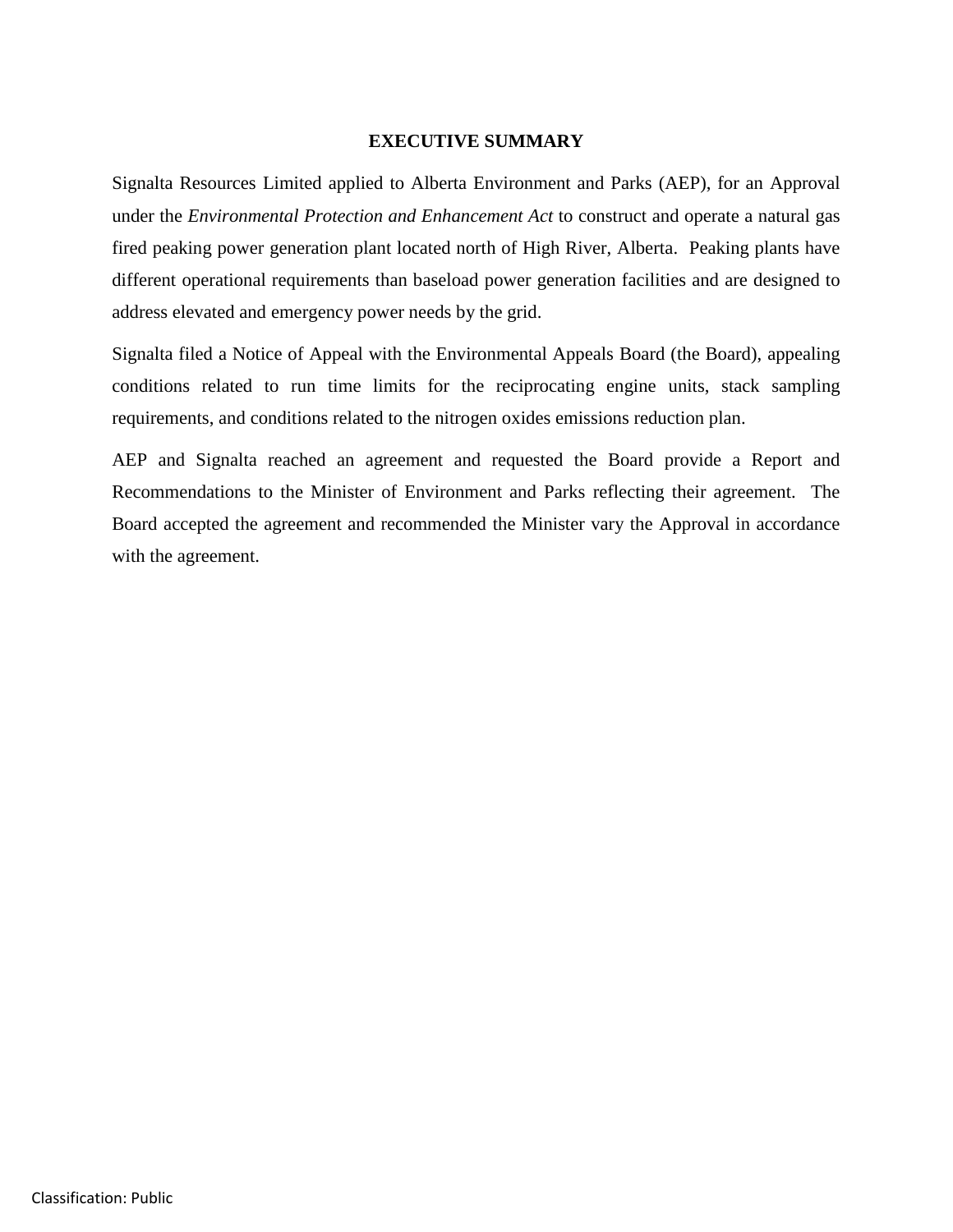## **TABLE OF CONTENTS**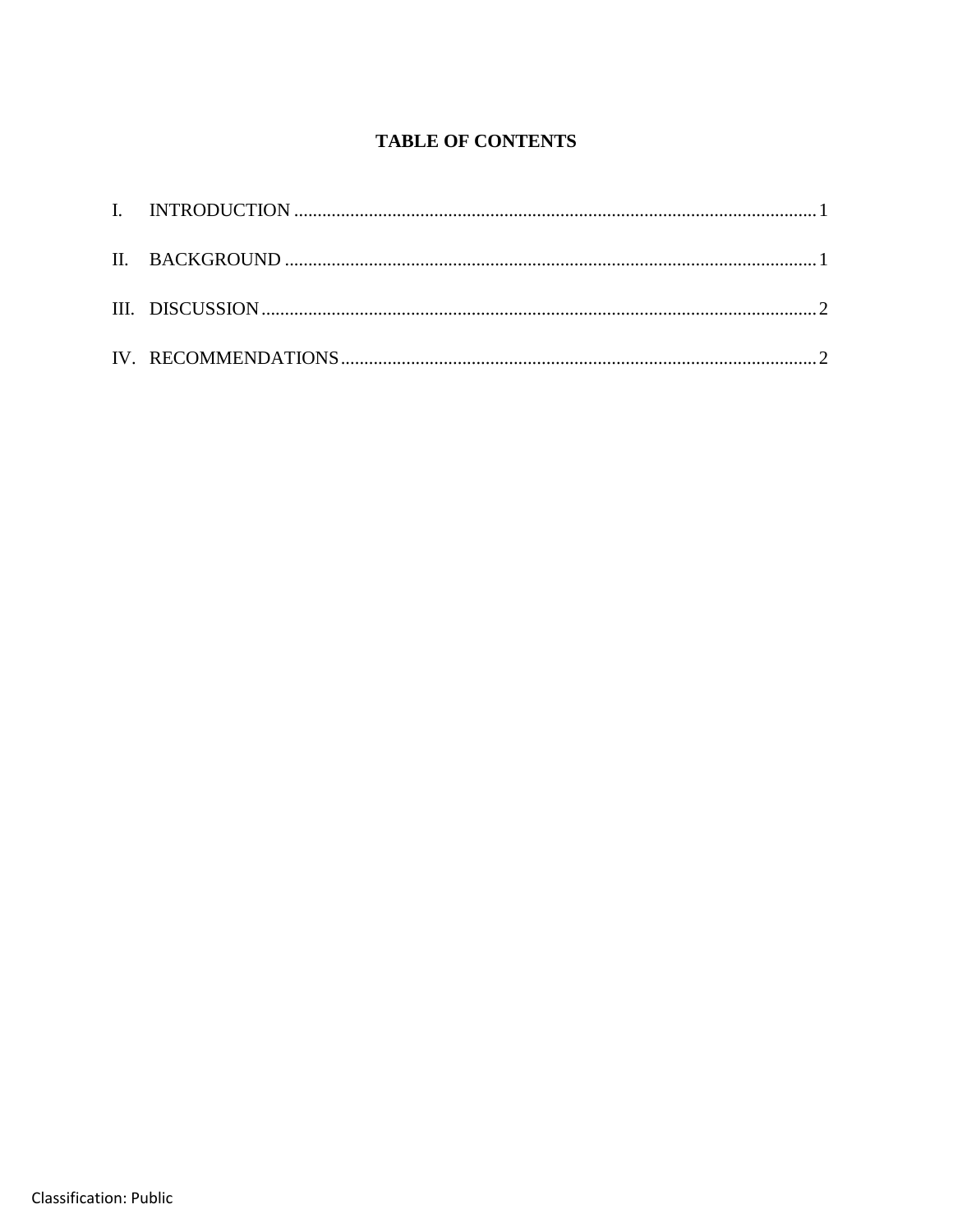#### **I. INTRODUCTION**

[1] This is the Report and Recommendations of the Environmental Appeals Board (the "Board") to the Minister of Environment and Parks (the "Minister"), regarding resolution of the appeal filed by Signalta Resources Limited (the "Appellant").

#### **II. BACKGROUND**

[2] The Appellant operates the High River Peaking Power Plant under the authority of Approval No. 469866-00-00 (the "Approval"), issued on October 26, 2021 under the *Environmental Protection and Enhancement Act*, R.S.A. 2000, c. E-12 ("EPEA"), by the Director, Regulatory Assurance Division South, Alberta Environment and Parks (the "Director").

[3] On November 25, 2021, the Appellant filed a Notice of Appeal with the Board, appealing conditions in the Approval related to run time limits for the reciprocating engine units, stack sampling requirements, and conditions related to nitrogen oxides emissions reduction plan.

[4] The Board wrote to the Director and the Appellant (collectively the "Parties") acknowledging receipt of the Notice of Appeal on November 26, 2021, and requesting the Director provide the records (all documents and all electronic media) (the "Director's Record") he reviewed and that were available to him when making his decision to issue the Approval, including policy documents.

[5] On December 3, 2021, the Director stated he would advise further on when the Director's Record would be provided and whether the Parties would engage in collaborative discussions to resolve the appeal prior to entering into the Board's mediation process. The Board requested the Director provide an update by December 10, 2021.

[6] On December 10, 2021, the Director advised the Board the Parties would meet to discuss the Appellant's concerns, and would provide the Board with the Director's Record should the appeal not be solved. The Parties provided further updates on their discussions on January 31, March 1, April 4, and April 25, 2022.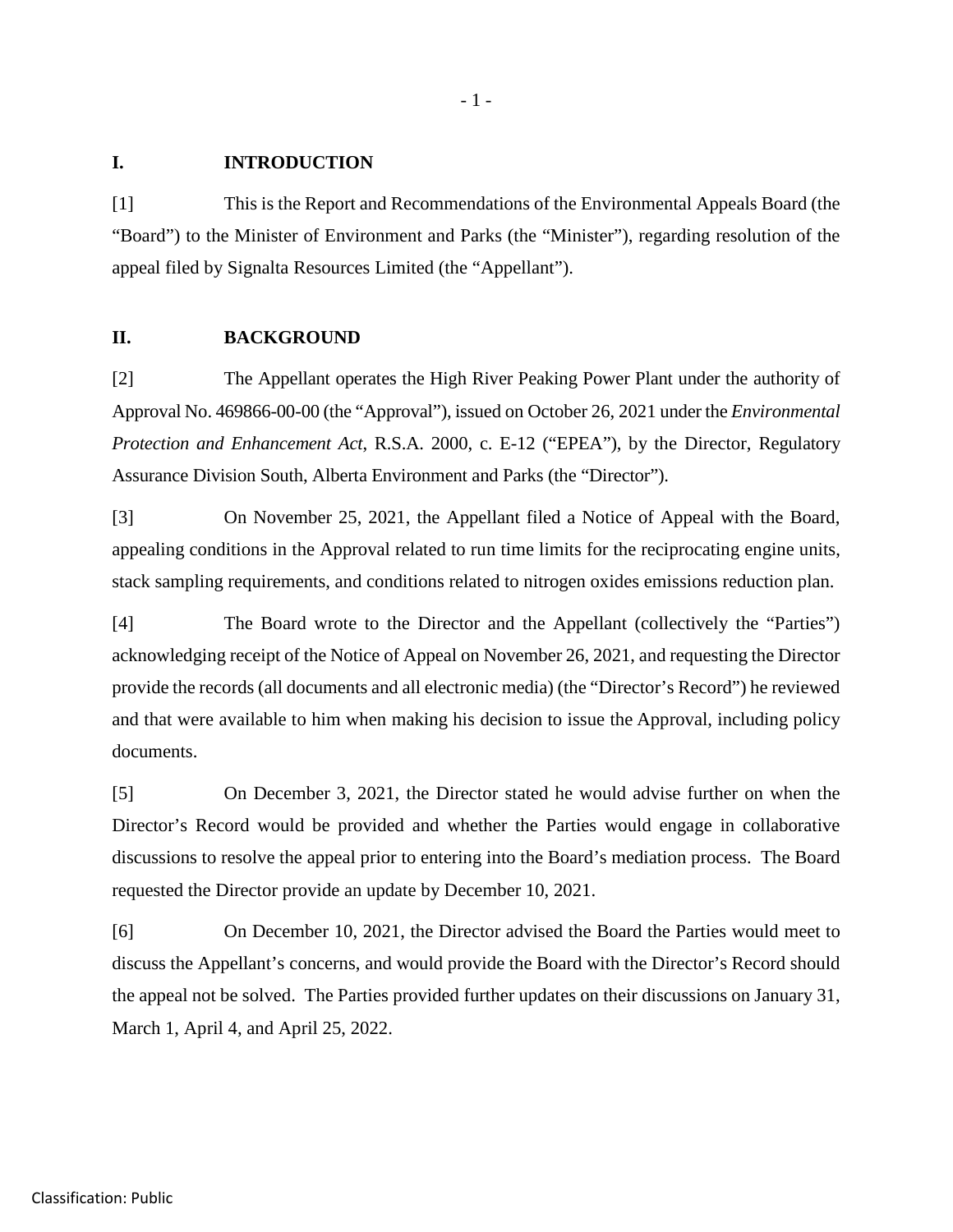#### **III. DISCUSSION**

[7] On April 25, 2022, the Director provided the Parties' agreement resolving the appeal and requested the Board issue a Report and Recommendations to the Minister, recommending the Minister implement the agreement. Upon the issuance of the Ministerial Order, the Appellant's appeal is withdrawn.

[8] The Parties' agreement states that the Parties will not file applications for costs with the Board and the Board confirms no costs applications will be accepted with respect to Appeal No. EAB 21-020.

#### **IV. RECOMMENDATIONS**

[9] In accordance with section 99 of EPEA,<sup>[1](#page-5-0)</sup> the Board recommends the Minister of Environment and Parks order Approval No. 469866-00-00 be varied in accordance with the agreement reached by the Parties as follows:

- 1. Delete condition 1.1.2(v).
- 2. Vary Table 4.1-D: Source Monitoring and Reporting, under the "Frequency" column, by deleting "such that one third of the installed engines are sampled each year."
- 3. Delete section Special Conditions, conditions 4.1.17 to 4.1.22.
- 4. Delete conditions 4.1.24(c) to (i) in section Annual Reporting, and replace with new conditions (c) to (f).

[10] Under section 100([2](#page-5-1)) of EPEA,<sup>2</sup> copies of this Report and Recommendations and any decision by the Minister are to be provided to:

<span id="page-5-0"></span><sup>&</sup>lt;sup>1</sup> Section 99 of EPEA provides:

<sup>&</sup>quot;In the case of a notice of appeal referred to in section  $91(1)(a)$  to (m) of this Act or in section  $115(1)(a)$ to (i), (k), (m) to (p) and (r) of the *Water Act*, the Board shall within 30 days after the completion of the hearing of the appeal submit a report to the Minister, including its recommendations and the representations or a summary of the representations that were made to it."

<span id="page-5-1"></span><sup>&</sup>lt;sup>2</sup> Section 100(2) of EPEA states:

<sup>&</sup>quot;The Minister shall immediately give notice of any decision made under this section to the Board and the Board shall, immediately on receipt of notice of the decision, give notice of the decision to all persons who submitted notices of appeal or made representations or written submissions to the Board and to all other persons who the Board considers should receive notice of the decision."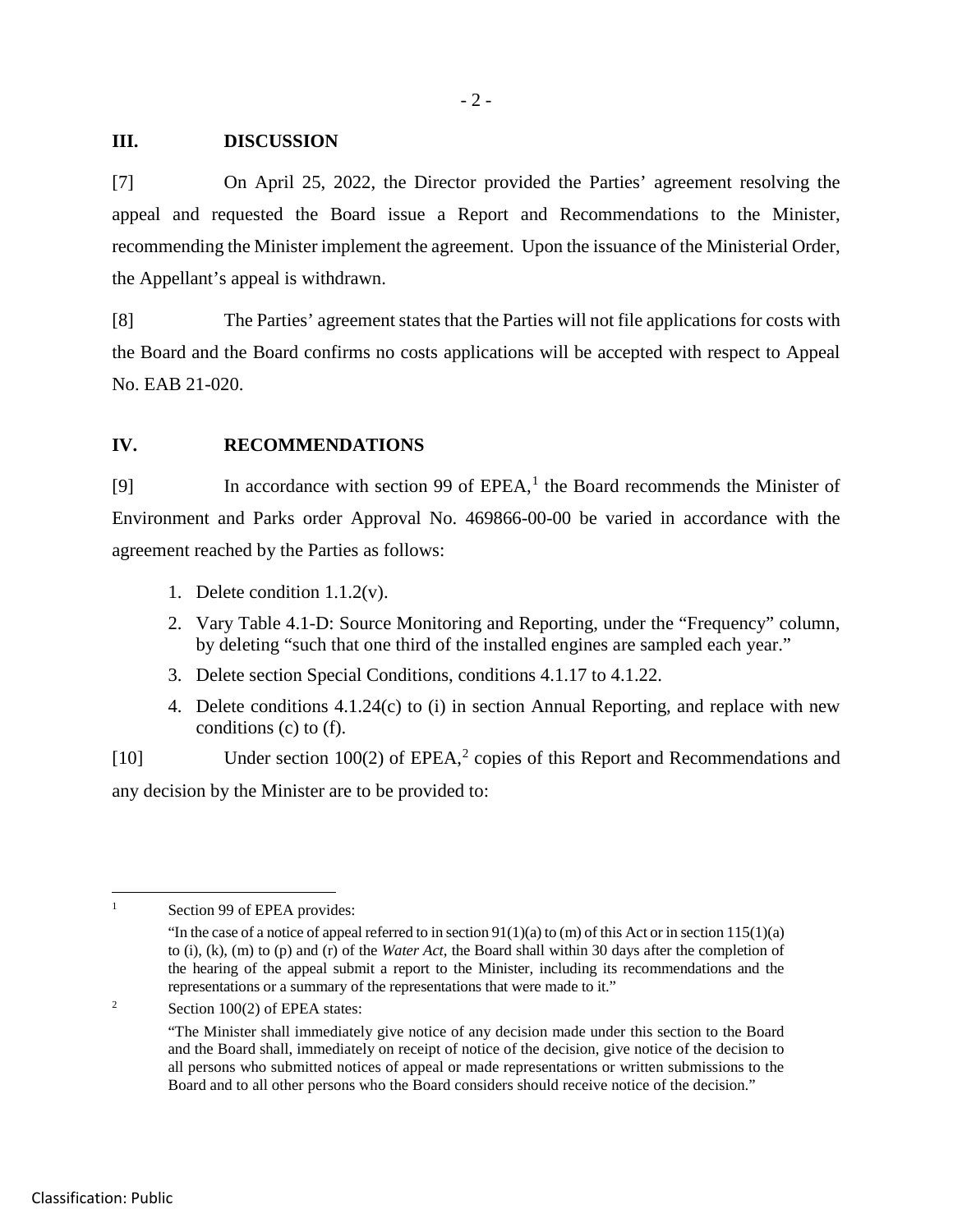- 1. Mr. Alan Ross and Mr. Curtis Fawcett, Borden Ladner Gervais LLP, on behalf of Signalta Resources Limited; and
- 2. Ms. Erika Gerlock, Alberta Justice and Solicitor General, on behalf of Mr. Darren Bourget, Director, Regulatory Assurance Division South, Alberta Environment and Parks.

Dated on May 10, 2022, at Edmonton, Alberta.

"*original signed by*" Meg Barker Acting Chair and Board Member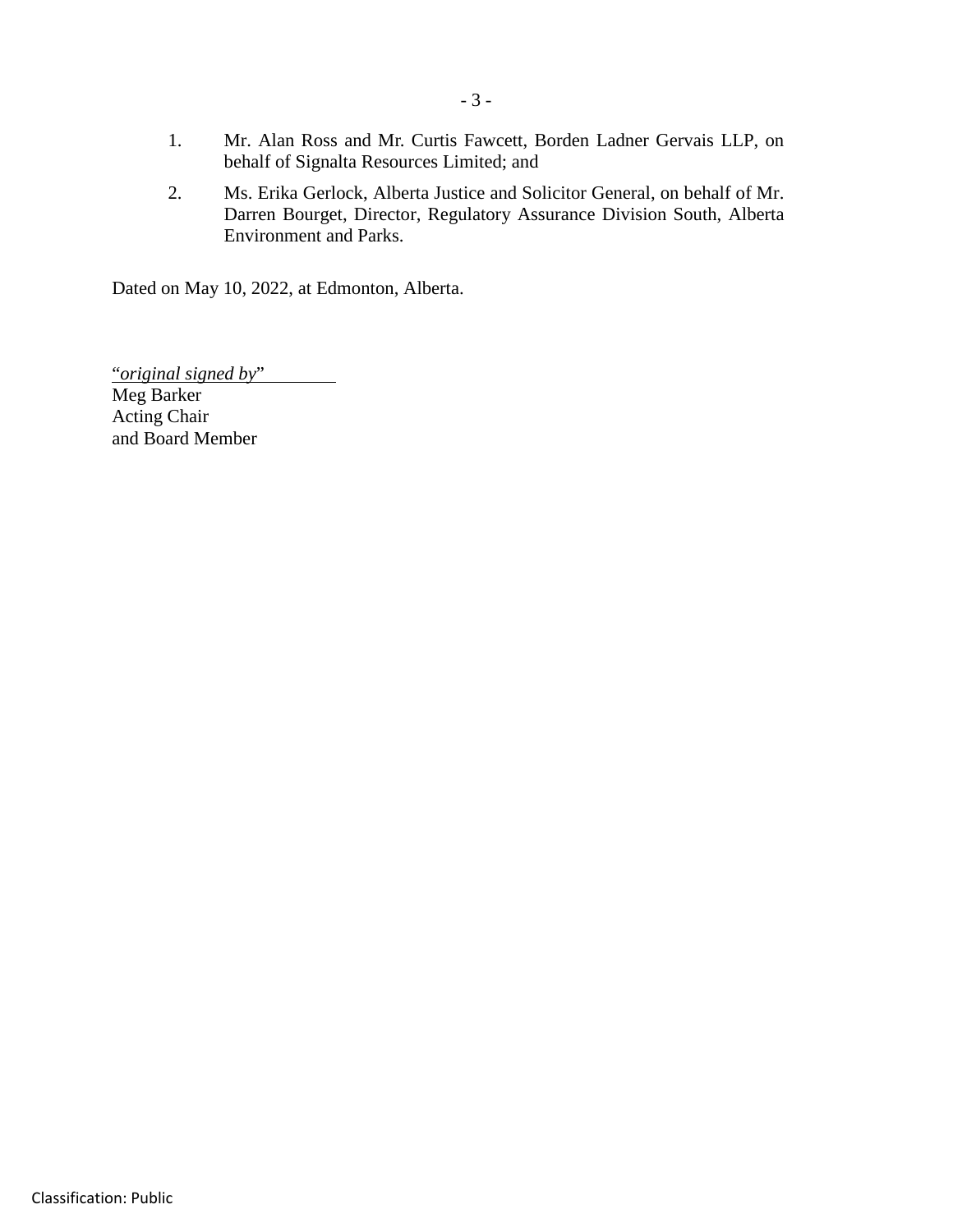

ENVIRONMENT AND PARKS

Office of the Minister Government House Leader MLA, Rimbey-Rocky Mountain House-Sundre

## Ministerial Order ~ O /2022

Environmental Protection and Enhancement Act R.S.A. 2000, c. E-12

#### Order Respecting Environmental Appeals Board Appeal No. 21-020

I, Jason Nixon, Minister of Environment and Parks, pursuant to section 100 of the Environmental Protection and Enhancement Act, make the order in the attached Appendix, being an Order Respecting Environmental Appeals Board Appeal No. 21-020.

Dated at the City of Edmonton, in the Province of Alberta, this  $\chi''$  day of  $\gamma$   $\beta$  , 2022.

Jasqn Nixo Minister